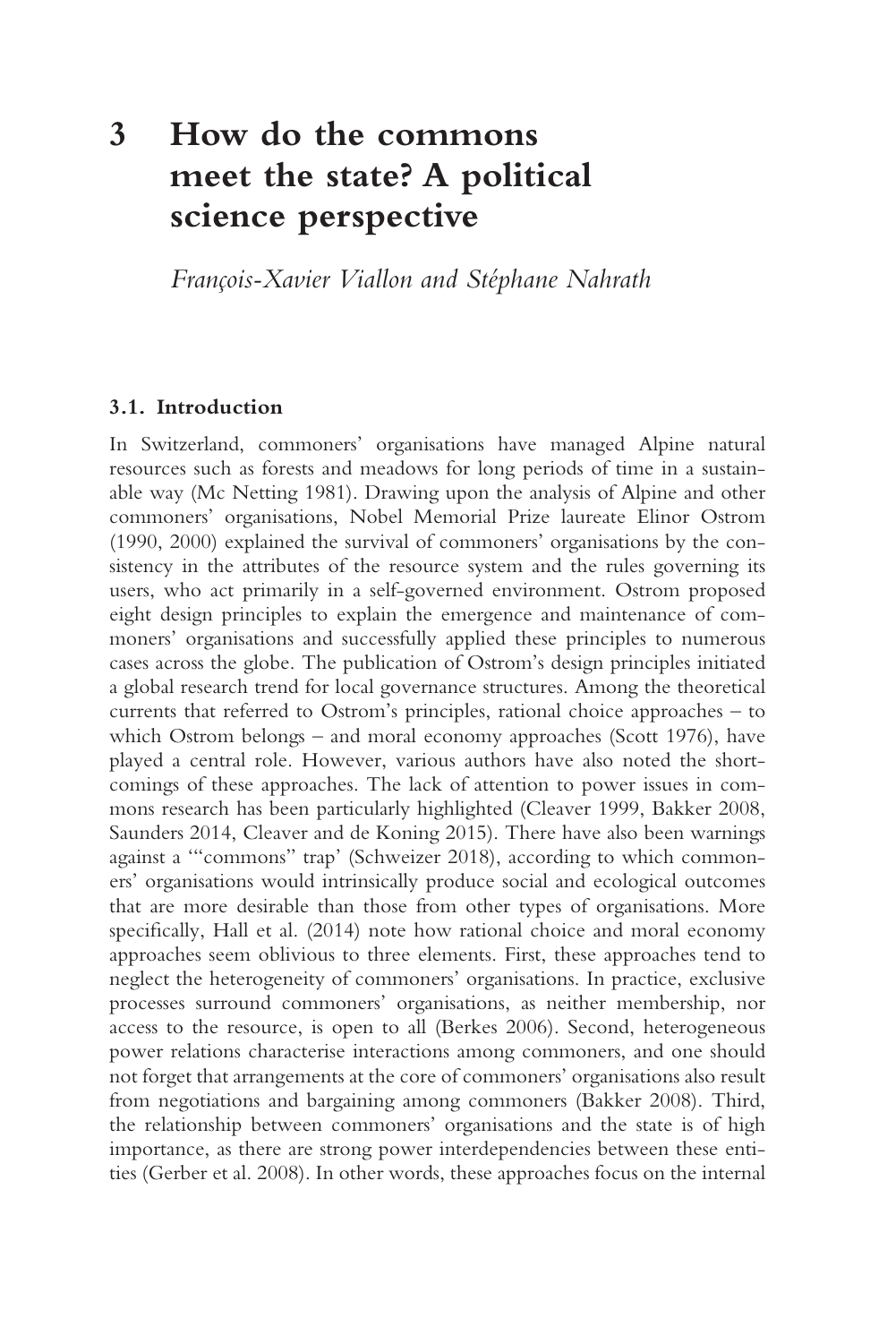apolitical functioning of commoners' organisations and tend to ignore their interactions with the state and public policies.

The relationship between commoners' organisations and the state may involve Ostrom's eighth design principle, which suggests that it is important for commoners' organisations to organise into multiple layers of nested enterprises, both through horizontal and vertical connections (Cox et al. 2010). Acknowledging in particular the role of vertical connections, Ostrom listed three methods that larger systems may use to facilitate local self-organisation: "providing accurate information about natural resource systems, providing arenas in which participants can engage in discovery and confict-resolution processes, and providing mechanisms to back up local monitoring and sanctioning efforts" (Ostrom 2000: 35). These three points were reiterated in the conclusion of *The Future of the Commons* (Ostrom et al. 2012: 81ff), but never extensively analysed in Ostrom's work. To account for such relationships, scholars introduced the notion of co-management (Berkes et al. 1991, Olsson et al. 2004), or extended Ostrom's analytical framework to discourses, as well as the political-economic context on international, national, regional, and local scales (Clement 2010). In line with Ostrom's suggestions, anthropological approaches defned a set of conditions to explain the long-term perpetuation of commoners' organisations in relation to the state. They identifed recognition by local actors and legal protection by the state, as well as the support of the state to commoners' organisations, for example in the creation of open platforms for local debates, as necessary conditions (Landolt and Haller 2015, Haller et al. 2016, Haller et al. 2018, Kimengsi et al. 2019). Anthropologists analyse the emic perceptions of commoners' organisations that are engaging in the institution-building process. Overall, these approaches focus on the conditions for crafting institutions locally, and how external infuence, such as the state and non-governmental organisations, may support their long-term perpetuation.

#### **3.2. Public policies to codify ownership, management, and use of natural resources**

The study of the interactions between commoners' organisations and the state seem of particular importance because the embeddedness of commoners' organisations managing natural resources into broader governance structures has increased over the past century. In fact, state legislation has progressively codifed the ownership, management, and use rights of natural resources. In Switzerland, such codifcation took place at the beginning of the twentieth century through the defnition of property rights to (natural) resources in the Federal Civil Code (Knoepfel and Schweizer 2015). Also, public policies specifed possible resource uses, possible requirements, and restrictions (e.g. ranger patents for forest management, prohibition of clear cuts, hunting plans, and landscape protection). Since the 1970s, environmental policies have increased the number of regulations codifying the use, management, and ownership of natural resources (e.g. Knoepfel et al. 2001; Bolognesi and Nahrath 2020). Arising from the need to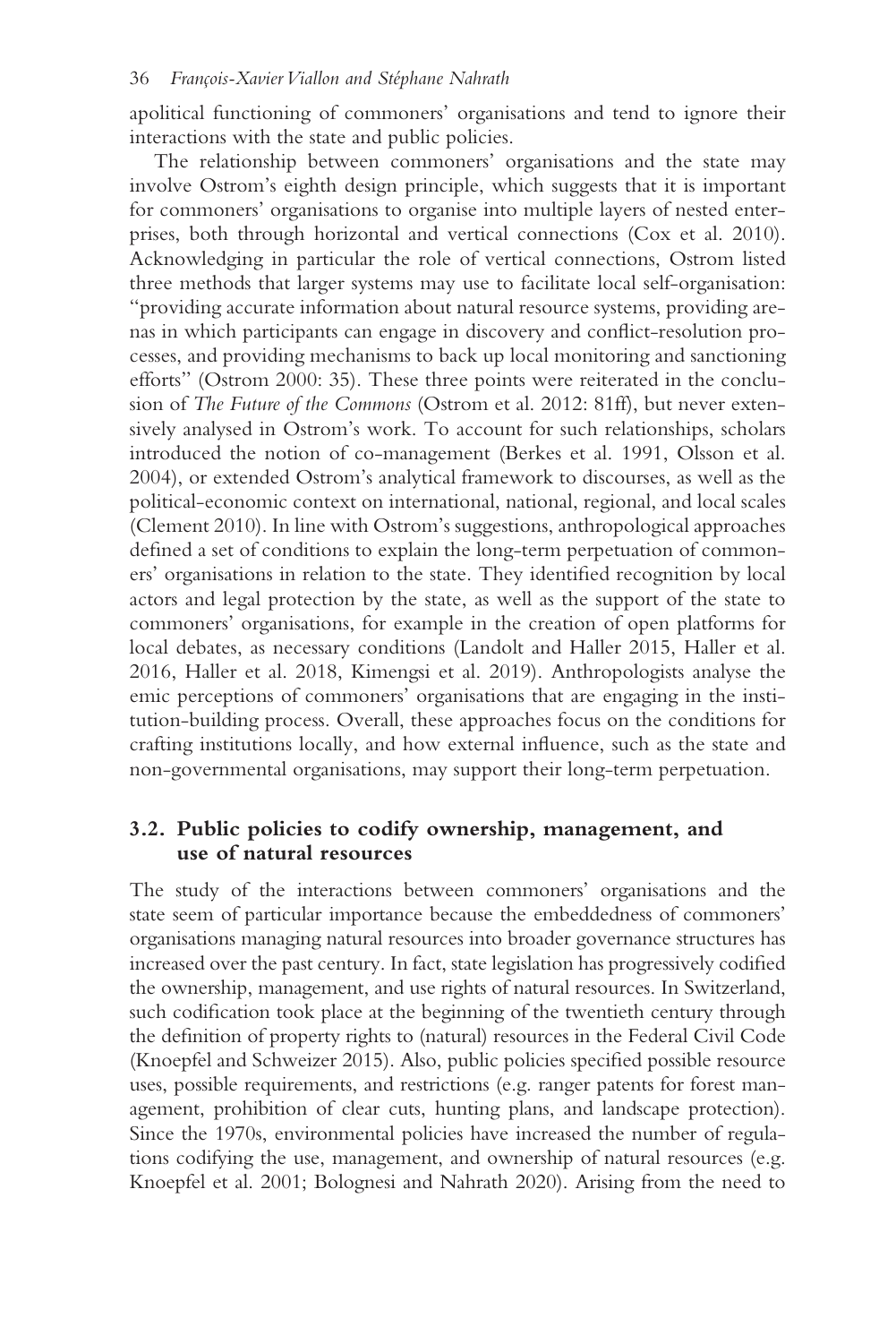explain the effects of public policies and property rights on natural resource management, Swiss researchers used neo-institutional approaches and developed the Institutional Resource Regime (IRR) framework (Knoepfel et al. 2007; Gerber et al. 2009). According to the IRR framework, property rights and public policies both infuence the exploitation and protection of natural resources, as they co-defne the appropriation and use rights for natural resources. Property rights are recognised and enforced by the state and allow non-owners to be excluded; public policies implement policy instruments that specify, and often limit, the use rights of resource owners, potentially allocating use rights to non-owners (Varone and Nahrath 2014). The main assumption of the framework is that the *coherent* regulation of all goods and services produced by a natural resource increases the likelihood of its sustainable management (Gerber et al. 2009). The coherence or incoherence of a resource regime involves the degree of contradiction, lack of coordination, or lack of clarity of regulations affecting natural resource management. Whereas *internal* coherence relates to the fit between public policies, or to the ft between property rights, *external* coherence describes the fit between public policies and property rights. Incoherent resource regimes (i.e. incoherent policies and/or property rights) tend to produce regulations that are incompatible, and thus lead to the overuse of natural resources (Gerber et al. 2009). In other words, the IRR framework combines the lenses of institutional economics used by Ostrom with public policy analysis (Knoepfel et al. 2007). As a consequence, the framework may prove useful to analyse the interactions between commoners' organisations and the state.

An increasing number of researchers have applied the IRR framework to an analysis of natural resource management (Lieberherr et al. 2019), and more specifcally to the analysis of common pool resources. The common pool resources under analysis include, for example, land in common property (Knoepfel et al. 2001, Gerber et al. 2008, Gerber et al. 2011), forests owned by commoners' organisations (Bisang 2001, de Buren 2014), landscape (Rodewald 2004, Gerber and Knoepfel 2008), wildlife (Nahrath et al. 2012), housing (Nicol and Knoepfel 2014, Balmer and Gerber 2018), and water (Aubin 2008, Garin and Barraqué 2012, Schweizer 2015, Nahrath and Bréthaut 2016, Bolognesi and Pfieger 2019). Research applying the IRR framework to CPR analysis sheds light on the relationship between commoners' organisations and the state, and the (positive or negative) impact of public policies on the survival of commoners' organisations. Researchers have distinguished four types of interactions between commoners' organisations and the state, which are described below.

#### **3.3. Four modalities of interaction between the commons and the state**

#### *3.3.1. Translation*

Commoners' organisations may act as intermediaries in the implementation of public policies. While intermediaries might play different roles in policy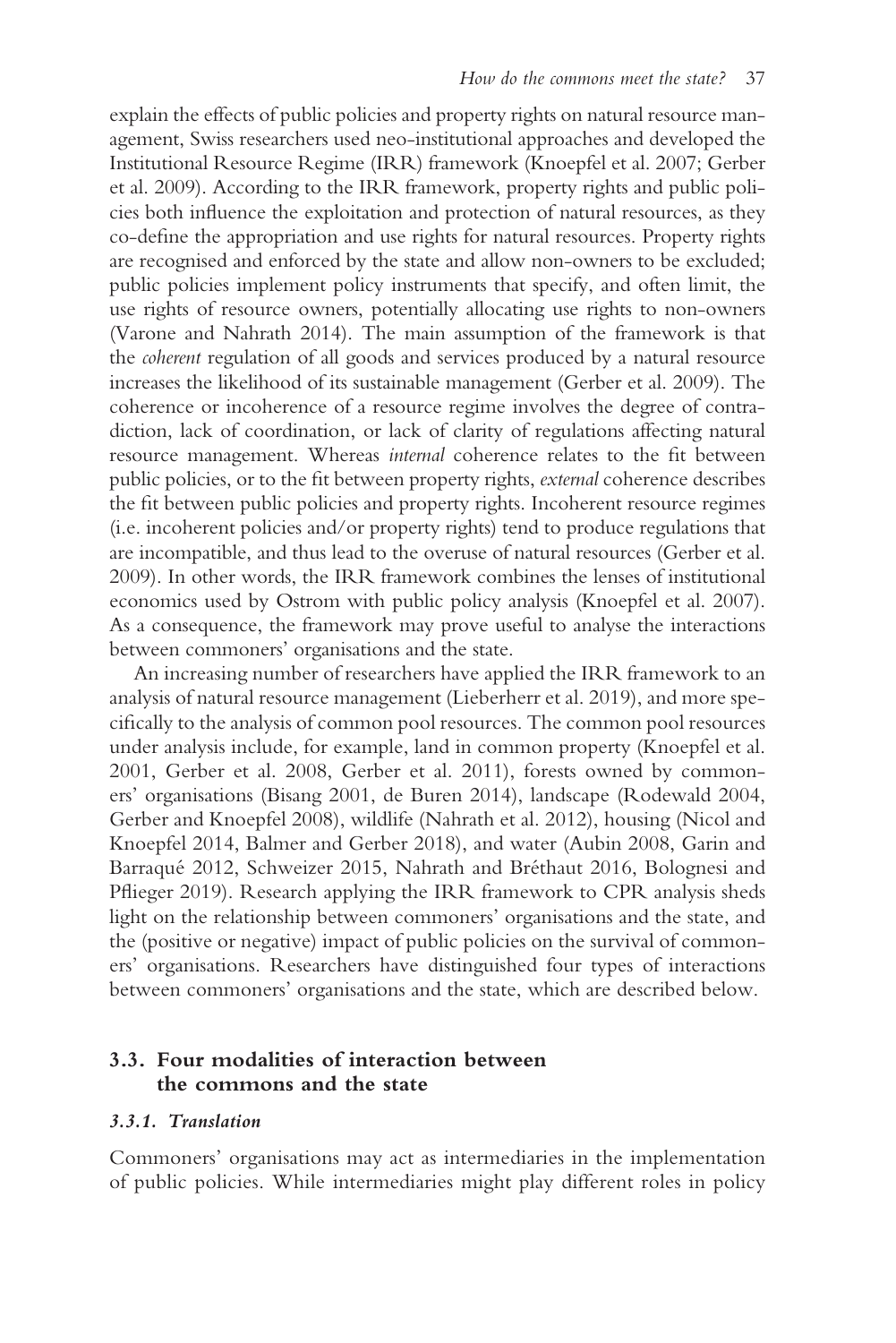implementation processes (Bendor 2009, Coggan et al. 2013, Shahab and Viallon 2020), commoners' organisations can act as translators of public policy objectives into the local understanding of resource owners targeted by public policy instruments (Nahrath et al. 2012). Such an act may be explained by the fact that members of commoners' organisations are also targeted by the considered public policy or policies. The translation of policy objectives involves modifying a pre-existing hierarchy of norms and providing legitimacy to a new, adapted hierarchy (Jobert and Muller 1987: 73). Such modifcation of the hierarchy of norms may work in two directions. Commoners' organisations may, for example, modify the local hierarchy of norms by translating national policy objectives into local norms: into the beliefs and practices of local actors. In a case comparison of hunting associations in charge of managing wildlife in Switzerland, Nahrath et al. (2012) observed that representatives of common-pool organisations managing wildlife acted as intermediaries between state representatives and hunters in charge of implementing cantonal wildlife policy objectives. Created at the beginning of the twentieth century, these self-organised hunters associations have responsibility for the wildlife stock within specifc regions. As the study shows, they proved more effective than the permit-based regulations, or state-managed systems which apply in other Swiss cantons. Further drawing on cases analysing the functioning of secular common dyke associations protecting land from foods in Bern canton, Gerber et al. (2008) observed how these corporations effectively represented landowners as members of the association in the food protection policy. Association representatives were able to translate the interests of involved actors towards both the municipality and the cantonal administration, as well as towards their own members. The authors observed how these commoners' organisations made policy target groups (i.e. its members) aware of their responsibilities regarding food protection, and infuenced their belief systems and behaviours in policy processes (Gerber et al. 2008). The overall results of these studies suggest that: if (1) the property rights of commoners' organisations are clearly defned and recognised by the state, and (2) commoners' organisations are part of local political-administrative arrangements implementing public policies, then commoners' organisations may increase the effectiveness of policy outcomes.

#### *3.3.2. Infusion*

Commoners' organisations might also contribute to reducing rivalries regarding the use of common pool resources among distinct groups of resource users by infusing CPR-related practices and knowledge into the public organisations in charge of policy implementation (Bréthaut 2013, Nahrath and Bréthaut 2016). The case of water governance in the mountain area of Crans-Montana, Valais, shows how municipal organisations circumvent situations of water scarcity during consumption peaks in the tourist season. To avoid water shortages, representatives of several municipalities in Crans-Montana had to reach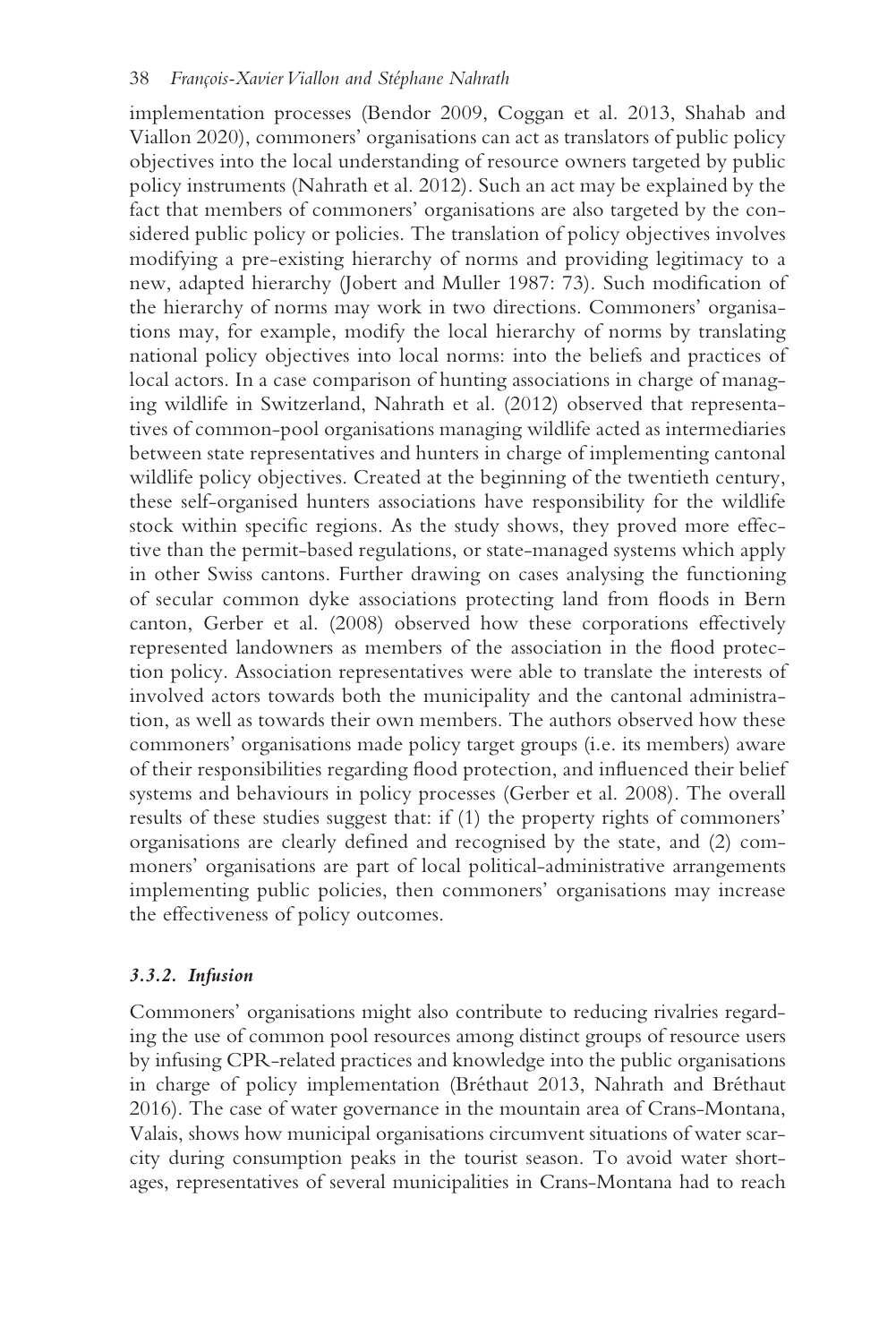a fexible agreement on water exchange. Several of the municipal representatives held positions in commoners' organisations that had owned and managed water rights for centuries. These organisations were responsible for sharing water among farmers, primarily for agricultural purposes, and, therefore, their members who worked as representatives of the municipal water organisations were familiar with concluding quick and fexible oral agreements on the use of water. Some representatives were also acquainted with each other. These two factors allowed municipal representatives to share their knowledge of water management from commoners' organisations within an (official) intermunicipal committee. This committee was entitled to make temporary informal agreements on the use of water in situations of scarcity, and rapidly transfer water flows from one municipality to another. As a consequence, the practical knowledge, and the network of trust stemming from commoners' organisations, was infused into a larger inter-municipal system, which allowed temporary situations of resource scarcity to be overcome.

#### *3.3.3. Complementarity*

Thirdly, commoners' organisations may complement existing policies and public sector organisations (Blomquist 1992, Gerber et al. 2011). This function may increase the effectiveness of policies, in particular when facing policy problems that crosscut the traditional boundaries of policy sectors, administrative organisations, territories, and/or scales (Jochim and May 2010, Levin et al. 2012). For example, commoners' organisation may increase the effectiveness of policy implementation by providing additional administrative capacities, monitoring mechanisms, or knowledge of local environmental conditions (Howlett and Saguin 2018, Söderberg 2011). Gerber et al. (2011) observed how commoners' organisations owning urban land in areas intended for development supported the implementation of municipal land-use planning policy. When opening new land for urbanisation, Swiss municipalities establish a strategic plan, and allocate development rights on land through zoning. In the cities of Bern and Chur, signifcant amounts of land, including land dedicated to urbanisation, is owned by commoners' organisations. In accordance with municipal planning objectives and calendars, these commoners' organisations made their zoned land available for sale/rent, often for the development of affordable housing, or to regional industries. In certain cases, commoners' organisations even used their fnancial autonomy and higher budget fexibility to acquire plots of land on behalf of municipalities. Such behaviour shows how commoners' organisations may use their infrastructure and/or fnancial resources to support the implementation of municipal land use policy goals.

#### *3.3.4. Resistance*

A fourth and last modality of interaction between commoners' organisations and the state is the resistance of commoners' organisations to the implementation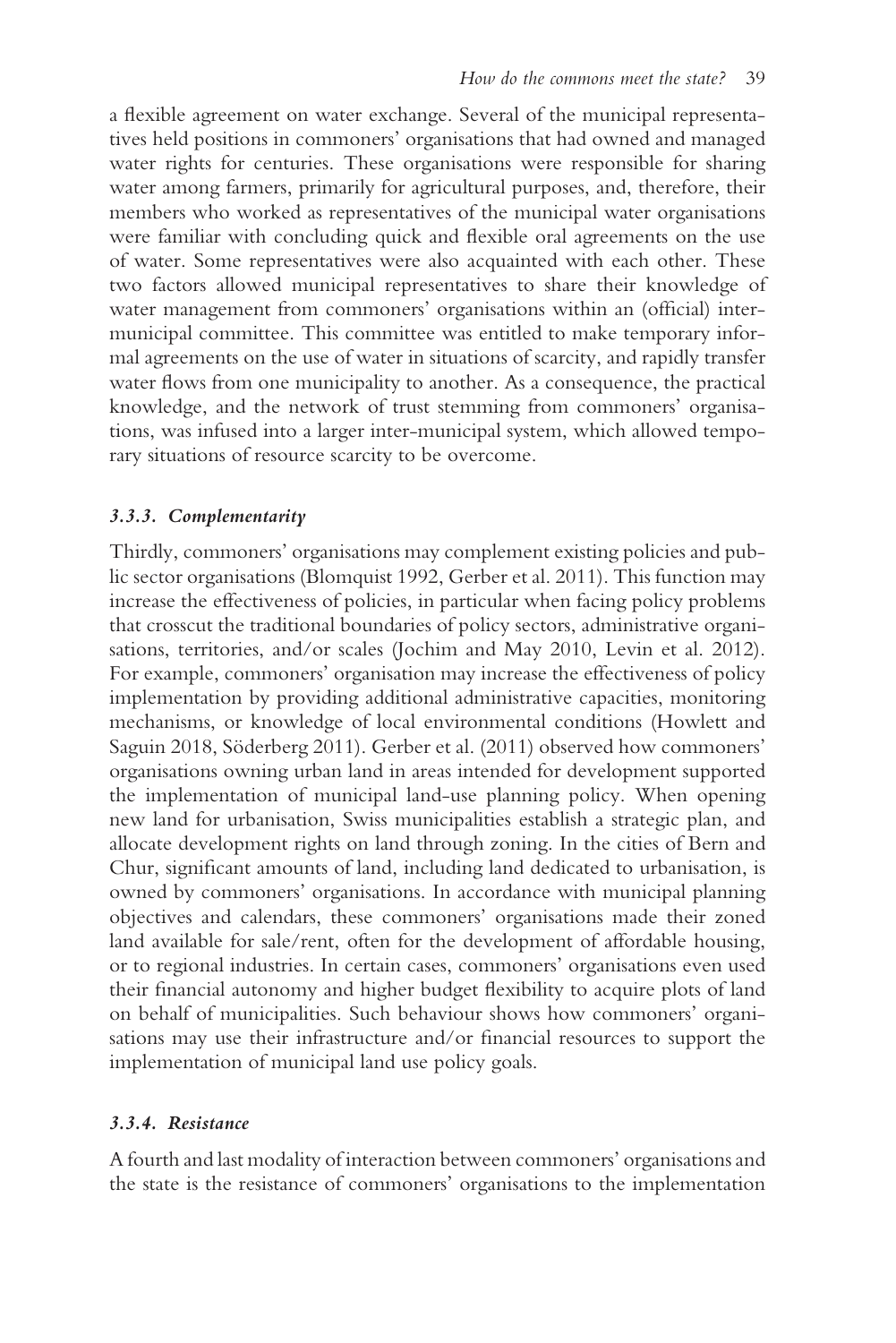of public policies, as the case of Alpine pastures in Canton Uri and Obwalden shows (Viallon et al. 2019). Since the end of the nineteenth century, the size of the areas under management, the shrinking proftability of agriculture uses, and fnancial and infrastructure costs of servicing the land, have challenged both the maintenance of Alpine pastures and the perpetuation of agricultural activities. From a policy perspective, however, the use of pasture was necessary for various objectives, such as agricultural production and the preservation of employment, the prevention of avalanches, and landscape maintenance in support of emerging tourism activities. As resource owners and users, commoners' organisations were the only organisations able to achieve these goals. Such a (relatively) powerful position refects the secular separation of forestry and pasturing activities. In ancient practices, cattle were pastured in forest areas. This practice has been incompatible with forest management policy until recently (Pfster and Brändli 1999, Stuber 2020; Knoepfel and Nahrath 2017). In fact, the overlap of pasturing activities and forest management was perceived as a cause of the nineteenth-century foods in Switzerland. The separation of these two uses was only achieved a long time after its defnition, in some cases only in the second half of the twentieth century (Viallon et al. 2019). These cases show diverging interests between the commoners' organisation and the state, and how rather strong commoners' organisations may successfully resist to the implementation of public policies.

## **3.4. Conclusion**

In summary, policy analysis offers four ways to approach interactions between the commons and the state. This chapter frst described the existing research paths in political science that expand upon more traditional economic approaches to common pool resource management. It then briefy introduced the IRR framework as a resource-based approach that accounts for the institutional environment of commoners' organisations. The latter has proven a useful heuristic tool that allows the interplay of public policies and property rights to be tested in empirical situations of natural resource management. The third part of the chapter described four modes of interaction identifed by the IRR approach between commoners' organisations and the state: translation, infusion, complementarity, and resistance. To date, these modes of interaction have been applied to a limited number of research projects and publications, whereas understanding interactions between commoners' organisations and the state in Western liberal democracies is crucial for three reasons. First, common property today could not exist without its recognition in law, which is defned by the state. Therefore, considering the state as a key actor in the perpetuation of the commons is essential. Second, the increasing heterogeneity of resource uses may create rivalries with external users, making it necessary to analyse the confict resolution mechanisms defned by the state and the rule of law to solve them. Finally, the 'shadow of the state' and its structuring role in negotiations may facilitate – or not – self-organised behaviour (Scharpf 1994).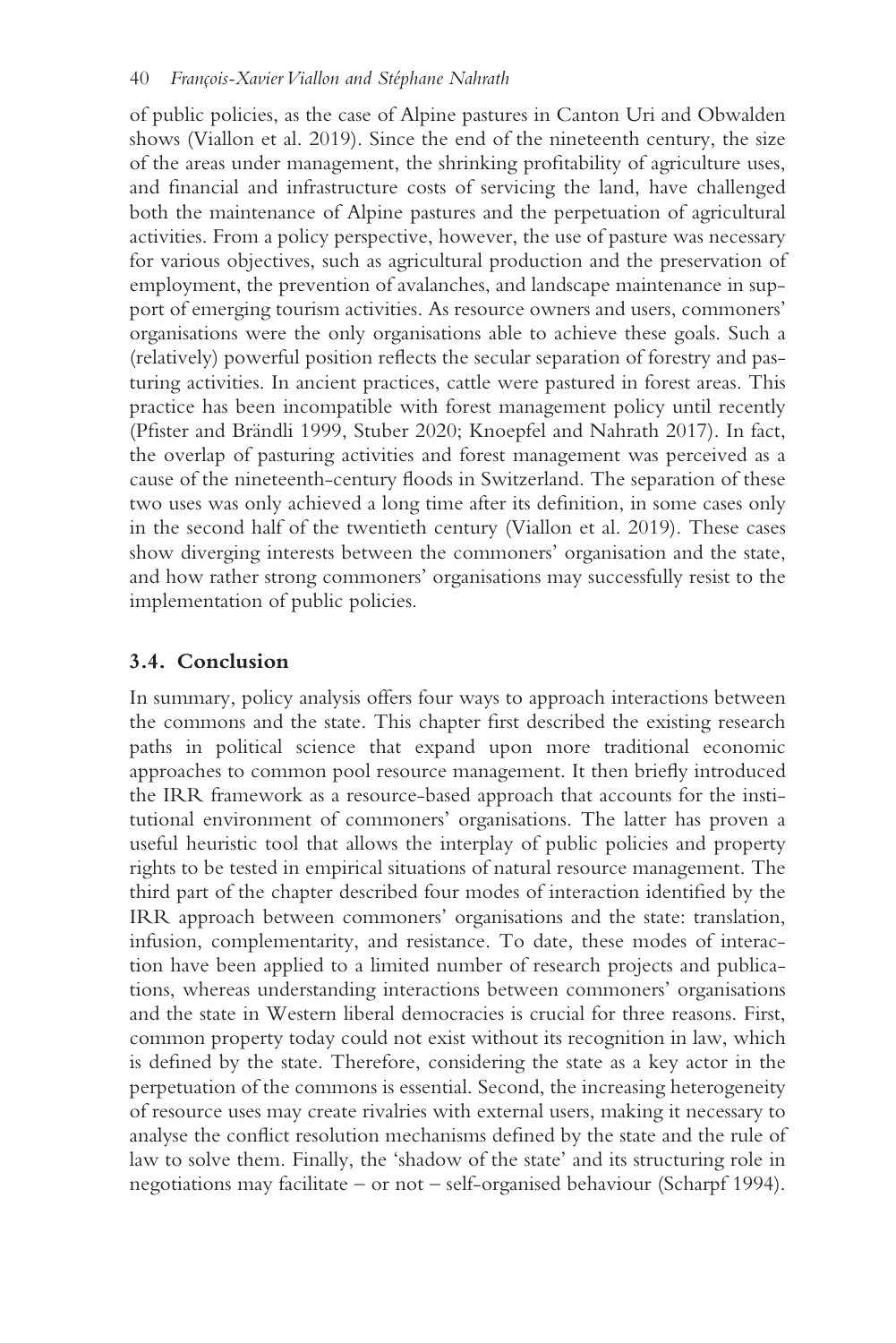In the case of the commons, the impact of the state's 'shadow' on commoners' organisations is still to be determined. It therefore seems particularly relevant to pay attention to the described modes of interaction. This book offers a timely opportunity to expand the empirical foundations of these modes, which we believe can improve existing explanations of why and how commoners' organisations emerge, perpetuate, or collapse in a complex legal setting increasingly shaped by public policies.

#### **References**

- Aubin, D. (2008) 'Asserted Rights; Rule Activation Strategies in Water User Rivalries in Belgium and Switzerland', *Journal of Public Policy*, vol 28, no 2, pp 207–227.
- Bakker, K. (2008) 'The Ambiguity of Community: Debating Alternatives to Private-sector Provision of Urban Water Supply', *Water Alternatives*, vol 1, no 2, pp 236–252.
- Balmer, I. and Gerber, J.-D. (2018) 'Why are Housing Cooperatives Successful? Insights [from Swiss Affordable Housing Policy',](https://doi.org/10.1080/02673037.2017.1344958) *Housing Studies*, vol 33, no 3, pp 361–385. doi: 10.1080/02673037.2017.1344958.
- Bendor, T. (2009) 'A Dynamic Analysis of the Wetland Mitigation Process and Its Effects on No Net Loss Policy', *Landscape and Urban Planning*, vol 89, no 1, pp 17–27. doi: [10.1016/j.landurbplan.2008.09.003.](https://doi.org/10.1016/j.landurbplan.2008.09.003)
- The Scale Issue and Marine Commons', *Ecology and Society*, vol 11. [http://www.ecol](http://www.ecologyandsociety.org) [ogyandsociety.org/vol11/iss1/art45/](http://www.ecologyandsociety.org) Berkes, F. (2006) 'From Community-Based Resource Management to Complex Systems:
- Berkes, F., George, P. and Preston, R. J. (1991) 'Co-management: The Evolution in Theory and Practice of the Joint Administration of Living Resources', *Alternatives*, vol 18, no 2, pp 12–18.
- Bisang, K. (2001) 'Historische Entwicklung der institutionellen Regime des Waldes zwischen 1870 und 2000' in Kissling-Näf, I., Knoepfel P. and Varone, F. (eds), *Institutionelle Regime für natürliche Ressourcen: Boden, Wasser und Wald im Vergleich* (pp141–182). Basel: Helbing & Lichtenhahn.
- Blomquist, W. (1992) *Dividing the Waters: Governing Groundwater in Southern California*. San Francisco: ICS Press.
- Bolognesi, T. and Nahrath, S. (2020) 'Environmental Governance Dynamics: Some Micro Foundations of Macro Failures', *Ecological Economics*[, vol 170, p.](https://doi.org/10.1016/j.ecolecon.2019.106555) [106555](http://dx.doi.org/106555)[. doi: 10.1016/j.](https://doi.org/10.1016/j.ecolecon.2019.106555) ecolecon.2019.106555.
- Bolognesi, T. and Pfieger, G. (2019) 'The Coherence(s) of Institutional Resource Regimes: Typology and Assessments from the Case of Water Supply Management', *Environmental Science and Policy*, vol 99, pp 17–28. doi: [10.1016/j.envsci.2019.05.003.](https://doi.org/10.1016/j.envsci.2019.05.003)
- Bréthaut, C. (2013) 'Le fonctionnement du réseau d'eau d'une station touristique : spécifcités et réinterprétation locale des règles', *Flux*, vol 92, no 2, pp 36–46.
- Cleaver, F. (1999) 'Paradoxes of Participation: Questioning Participatory approaches to Development', *Journal of International Development: The Journal of the Development Studies Association*, vol 11, no 4, pp 597–612.
- Cleaver, F. and De Koning, J. (2015) 'Furthering Critical Institutionalism', *International Journal of the Commons*, vol 9, no 1, pp 1–18. doi: [10.18352/ijc.605.](https://doi.org/10.18352/ijc.605)
- Clement, F. (2010) 'Analysing Decentralised Natural Resource Governance: Proposition for a "Politicised" Institutional Analysis and Development Framework', *Policy Sciences*, vol 43, no 2, pp 129–156.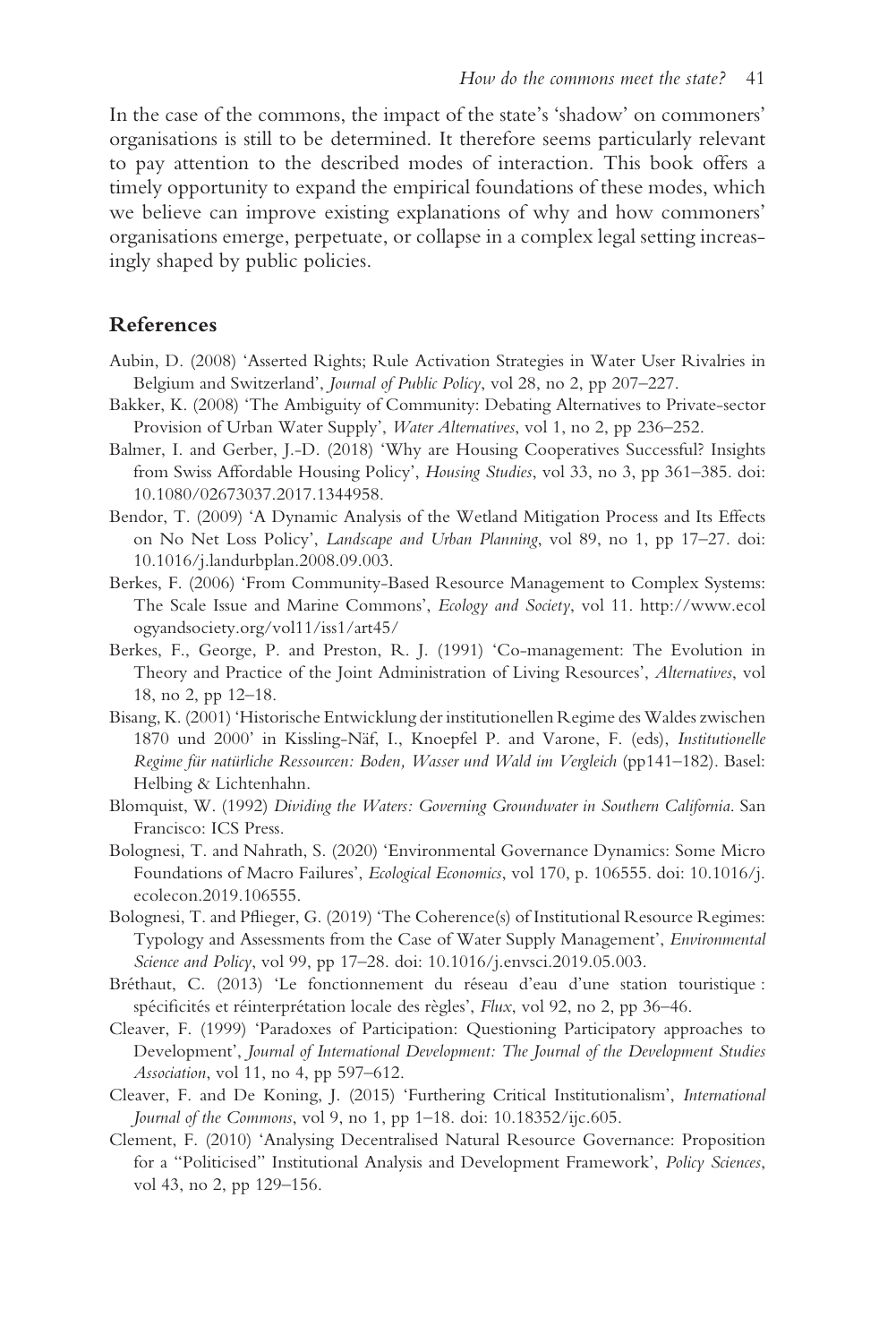#### 42 *François-Xavier Viallon and Stéphane Nahrath*

- Coggan, A., Buitelaar, E., Whitten, S. M. and Bennett, J. (2013) 'Intermediaries in Environmental Offset Markets: Actions and Incentives', *Land Use Policy*, vol 32, pp 145–154. doi: [10.1016/j.landusepol.2012.10.002](https://doi.org/10.1016/j.landusepol.2012.10.002).
- Cox, M., Arnold, G. and Villamayor Tomás, S. (2010) 'A Review of Design Principles for Community-Based Natural Resource Management', *Ecology and Society*, vol 15, no 4, art 38. doi: [10.5751/ES-03704-150438.](https://doi.org/10.5751/ES-03704-150438)
- University of Lausanne. [https://serval.unil.ch/resource/serval](https://serval.unil.ch):BIB\_1DC91F56E280 De Buren, G. (2014) *La gestion des services environnementaux: entre règles et régulation négociée. Six études de cas de services forestiers pour la production d'eau potable dans trois pays*. PhD thesis, .P001/REF.
- Garin, P. and Barraqué, B. (2012) 'Why Are There so Few Cooperative Agreements Between Farmers and Water Services in France? Water Policies and the Problem of Land Use Rights', *Irrigation and Drainage*, vol 61, no 1, pp 95–105. doi: [10.1002/ird.1657](https://doi.org/10.1002/ird.1657).
- Gerber, J.-D. and Knoepfel, P. (2008) 'Towards Integrated Governance of Landscape Development', *Mountain Research and Development*, vol 28, no 2, pp 110–115. doi: [10.1659/mrd.0938.](https://doi.org/10.1659/mrd.0938)
- Gerber, J.-D., Knoepfel, P., Nahrath, S. and Varone, S. (2009) 'Institutional Resource Regimes: Towards Sustainability through the Combination of Property-rights Theory and Policy Analysis', *Ecological Economics*[, vol 68, no 3, pp 798–809. doi: 10.1016/j.](https://doi.org/10.1016/j.ecolecon.2008.06.013) ecolecon.2008.06.013.
- Gerber, J.-D., Nahrath, S., Csikos, P. and Knoepfel, P. (2011) 'The Role of Swiss Civic Corporations in Land-Use Planning', *Environment and Planning A: Economy and Space*, vol 43, no 1, pp 185–204. doi: [10.1068/a43293](https://doi.org/10.1068/a43293).
- Gerber, J.-D., Nahrath, S., Reynard, E. and Thomi, L. (2008) 'The Role of Common Pool Resource Institutions in the Implementation of Swiss Natural Resource Management Policy', *International Journal of the Commons*, vol 2, no 2, pp 222–247.
- Hall, K., Cleaver, F., Franks, T. and Maganga, F. (2014) 'Capturing Critical Institutionalism: A Synthesis of Key Themes and Debates', *The European Journal of Development Research*, vol 26, no 1, pp 71–86. doi: [10.1057/ejdr.2013.48.](https://doi.org/10.1057/ejdr.2013.48)
- Haller, T., Acciaioli, G., and Rist, S. (2016) 'Constitutionality: Conditions for Crafting Local Ownership of Institution-Building Processes', *Society & Natural Resources*, vol 29, no 1, pp 68–87. doi: [10.1080/08941920.2015.1041661.](https://doi.org/10.1080/08941920.2015.1041661)
- Haller, T., Belsky, J. M. and Rist, S. (2018) 'The Constitutionality Approach: Conditions, Opportunities, and Challenges for Bottom-Up Institution Building', *Human Ecology*, vol 46, no 1, pp 1–2. doi: [10.1007/s10745-018-9966-1](https://doi.org/10.1007/s10745-018-9966-1).
- Howlett, M. P. and Saguin, K. (2018) *Policy Capacity for Policy Integration: Implications for the Sustainable Development Goals*. Rochester: Social Science Research Network. doi: [10.2139/ssrn.3157448](https://doi.org/10.2139/ssrn.3157448).
- [://halshs.archives-ouvertes.fr/halshs-00137940/document.](https://halshs.archives-ouvertes.fr) Jobert, B. and Muller, P. (1987) *L'Etat en action*. Paris: Presses Universitaires de France. [https](https://halshs.archives-ouvertes.fr)
- Jochim, A. and May, P. (2010) 'Beyond Subsystems: Policy Regimes and Governance', *Policy Studies Journal*, vol 38, no 2, pp 303–327.
- Kimengsi, J. N., Aung, P. S., Pretzsch, J., Haller, T. and Auch, E. (2019) 'Constitutionality and the Co-Management of Protected Areas: Refections from Cameroon and Myanmar', *International Journal of the Commons*, vol 13, no 2, pp 1003–1020. doi: [10.5334/ijc.934](https://doi.org/10.5334/ijc.934).
- Knoepfel, P., Kissling-Näf, I. and Varone, F. (2001) *Institutionelle Regime für natürliche Ressourcen: Boden, Wasser und Wald / Régimes institutionnels de ressources naturelles : analyse comparée du sol, de l'eau et de la forêt*. Vol 17. Basel and Frankfurt: Helbing und Lichtenhahn.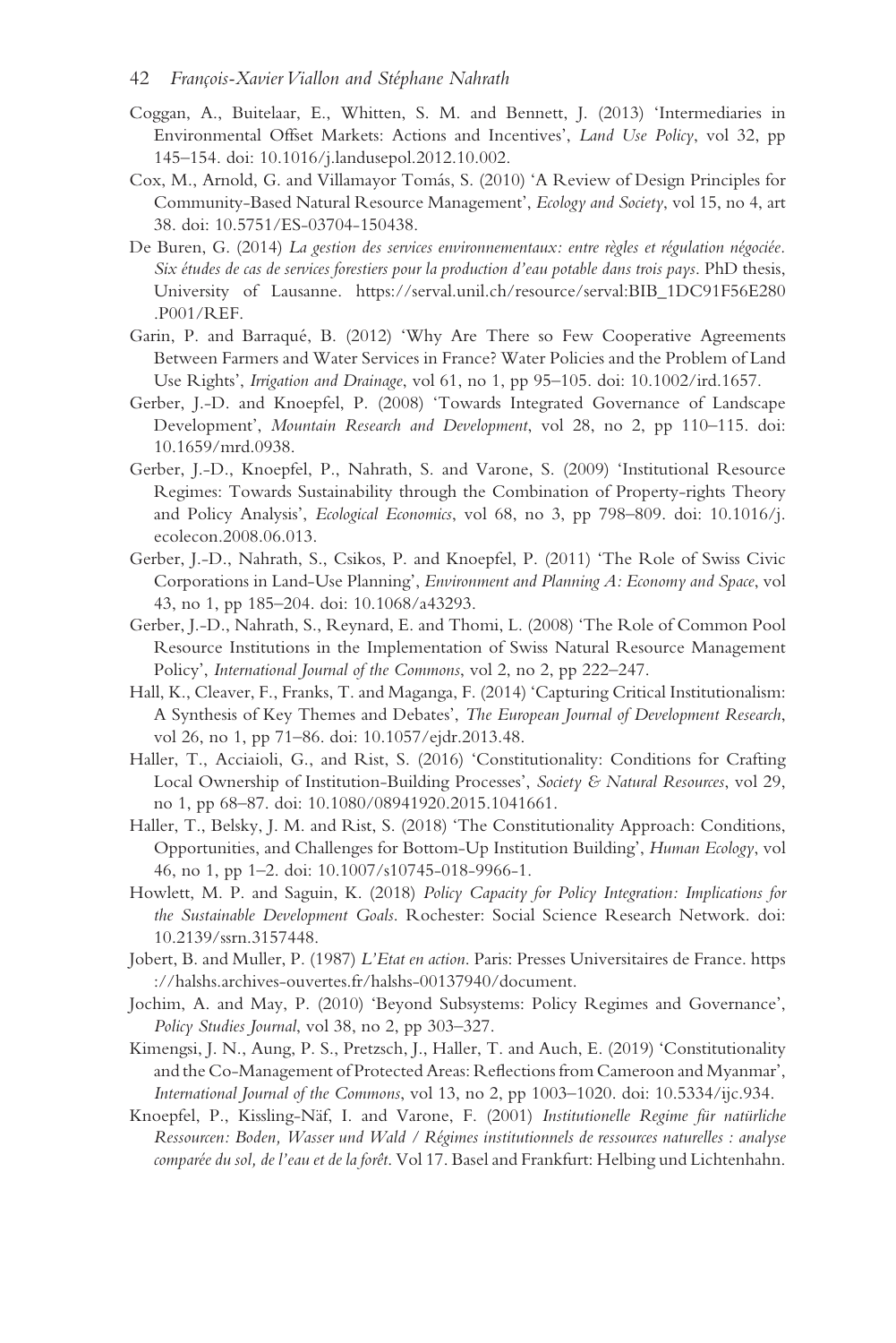- Knoepfel, P. and Nahrath, S. (2017) 'Le gibier, la forêt et les chasseurs à la lumière des régimes institutionnels (essai)', *Schweizerische Zeitschrift fur Forstwesen*, vol 168, no 4, pp 176–180.
- Knoepfel, P., Nahrath, S. and Varone, F. (2007) 'Institutional Regimes for Natural Resources: An Innovative Theoretical Framework for Sustainability' in Knoepfel, P. (ed.), *Environmental Policy Analyses: Learning from the Past for the Future −25 Years of Research* (pp 455–506). Berlin, Heidelberg: Springer Berlin Heidelberg. doi: [10.1007/978-3-540-73149-8\\_15.](https://doi.org/10.1007/978-3-540-73149-8_15)
- Knoepfel, P. and Schweizer, R. (2015) 'Le local et le global: quatre défs de la codifcation du droit foncier dans le cadre du processus de rédaction du Code civil suisse de 1907' in Travési, C. and Ponsonnet, M. (eds), *Les conceptions de la propriété foncière à l'épreuve des revendications autochtones: possession, propriété et leurs avatars* (pp 79–93). Marseille: Pacifc-Credo Publications.
- Landolt, G. and Haller, T. (2015) 'Alpine Common Property Institutions under Change: Conditions for Successful and Unsuccessful Collective Action by Alpine Farmers in the Canton of Grisons, Switzerland', *Human Organization*, vol 74, no 1, pp 100–111.
- Levin, K., Cashore, B., Bernstein, S. and Auld, G. (2012) 'Overcoming the Tragedy of Super Wicked Problems: Constraining Our Future Selves to Ameliorate Global Climate Change', *Policy Sciences*, vol 45, no 2, pp 123–52.
- Lieberherr, E., Fischer, M. and Tschannen, A. (2019) 'Taking Stock of Institutional Resource Regime Research: A Meta-Analysis', *Environmental Science & Policy*, vol 97, pp 81–89. doi: [10.1016/j.envsci.2019.04.003](https://doi.org/10.1016/j.envsci.2019.04.003).
- Mc Netting, R. (1981) *Balancing on an Alp. Ecological Change and Continuity in a Swiss Mountain Community*. Cambridge: Cambridge University Press.
- Nahrath, S., Gerber, J.-D., Knoepfel, P. and Bréthaut, C. (2012) 'Gestion des ressources communes en Suisse: le rôle des institutions de gestion communautaire dans les politiques environnementales et d'aménagement du territoire', *Natures sciences sociétés*, vol 20, no 1, pp 39–51.
- [https://archive-ouverte.unige.ch/unige](https://archive-ouverte.unige.ch):90818. Nahrath, S. and Bréthaut, C. (2016) 'Coordination Between Institutional Resource Regimes as a Condition for Sustainable Management of Alpine Touristic Resources: The Case of Crans-Montana (Switzerland)', *Revue de Géographie Alpine*, vol 104, no 3.
- Nicol, L. and Knoepfel, P. (2014) 'Resilient Housing: A New Resource-Oriented Approach', *Building Research and Information*, vol 42, no 2, pp 229–239.
- Olsson, P., Folke, C. and Berkes, F. (2004) 'Adaptive Comanagement for Building Resilience in Social-Ecological Systems', *Environmental Management*, vol 34, no 1, pp 75–90. doi: [10.1007/s00267-003-0101-7](https://doi.org/10.1007/s00267-003-0101-7).
- Ostrom, E. (1990) *Governing the Commons. The Evolution of Institutions for Collective Action*. Cambridge: Cambridge University Press.
- Ostrom, E. (2000) 'Reformulating the Commons', *Swiss Political Science Review*, vol 6, no 1, pp 29–52. doi: [10.1002/j.1662-6370.2000.tb00285.x](https://doi.org/10.1002/j.1662-6370.2000.tb00285.x).
- Ostrom, E., Chang, C., Pennington, M. and Tarko, V. (2012) *The Future of the Commons: Beyond Market Failure and Government Regulation*. Rochester: Social Science Research Network. doi: [10.2139/ssrn.2267381](https://doi.org/10.2139/ssrn.2267381).
- Pfster, C. and Brändli, D. (1999) 'Rodungen im Gebirge. Überschwemmungen im Vorland. Ein Deutungsmuster macht Karriere' in Sieferle, R. and Breuninger, H. (eds), *Naturbilder: Wahrnehmungen von Natur und Umwelt in der Geschichte* (pp 291–324). Frankfurt am Main: Campus.